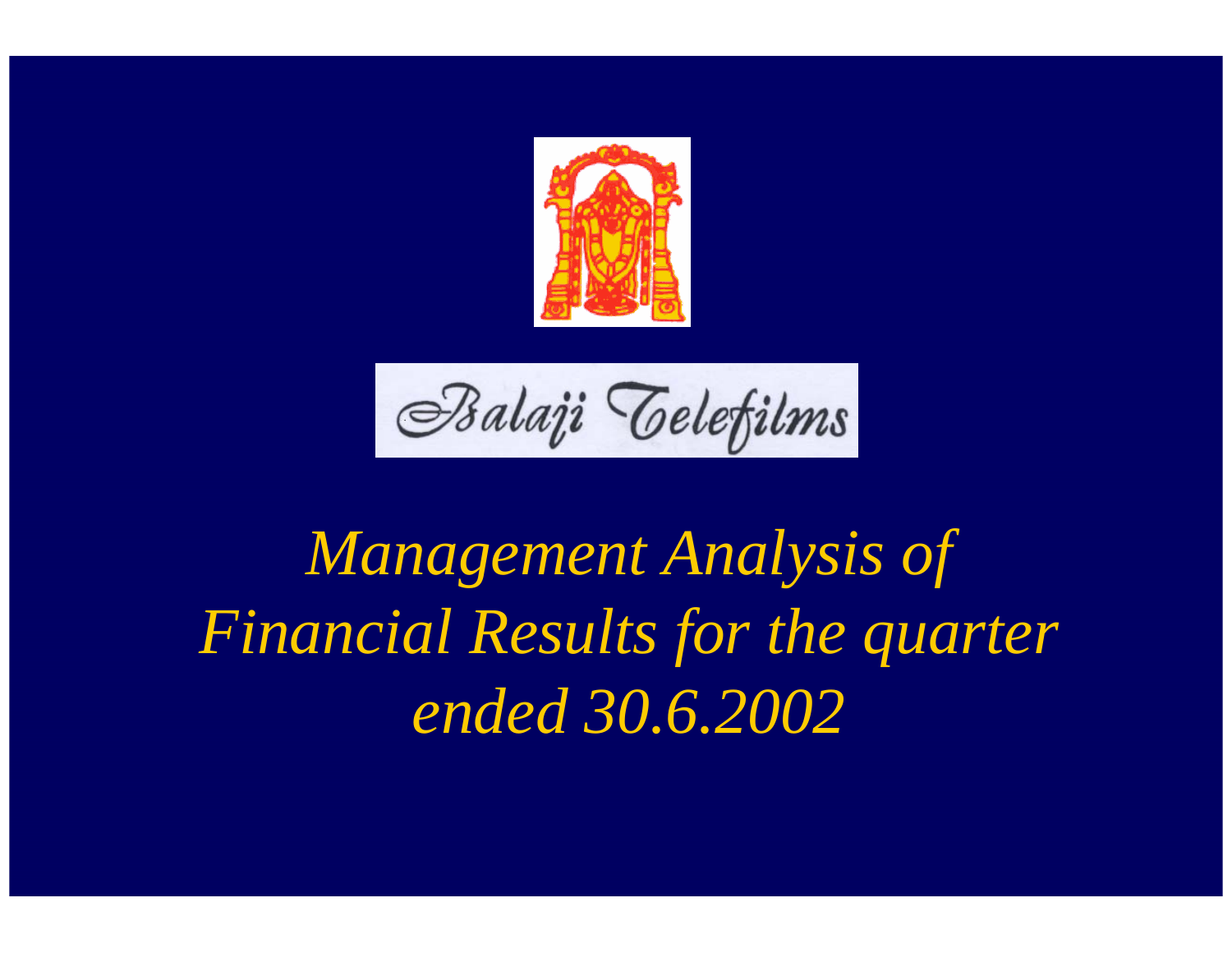

## **Result Highlights**

|                                    |          |          | % Change |       |                       | % Change |
|------------------------------------|----------|----------|----------|-------|-----------------------|----------|
| (Rs million)                       | Q1FY2003 | Q4FY2002 |          |       | QoQ Q1FY2003 Q1FY2002 | YoY      |
|                                    |          |          |          |       |                       |          |
| <b>Total Revenues</b>              | 397.7    | 328.2    | 21.2%    | 397.7 | 236.6                 | 68.1%    |
|                                    |          |          |          |       |                       |          |
| <b>Operating Profit</b>            | 212.8    | 155.2    | 37.1%    | 212.8 | 72.9                  | 191.9%   |
|                                    |          |          |          |       |                       |          |
| <b>Profit Before Tax</b>           | 203.4    | 172.5    | 17.9%    | 203.4 | 71.2                  | 185.7%   |
|                                    |          |          |          |       |                       |          |
| <b>Profit After Tax</b>            | 126.8    | 89.4     | 41.8%    | 126.8 | 49.4                  | 156.7%   |
|                                    |          |          |          |       |                       |          |
| EPS (Annualised) (Rs)              | 49.24    | 34.72    | 41.8%    | 49.24 | 19.16                 | 157.0%   |
|                                    |          |          |          |       |                       |          |
|                                    |          |          |          |       |                       |          |
|                                    |          |          |          |       |                       |          |
| <b>Key Ratios</b>                  |          |          |          |       |                       |          |
|                                    |          |          |          |       |                       |          |
| <b>Operating Profit Margin (%)</b> | 53.5%    | 47.3%    |          | 53.5% | 30.8%                 |          |
|                                    |          |          |          |       |                       |          |
| PAT Margin (%)                     | 31.9%    | 27.2%    |          | 31.9% | 20.9%                 |          |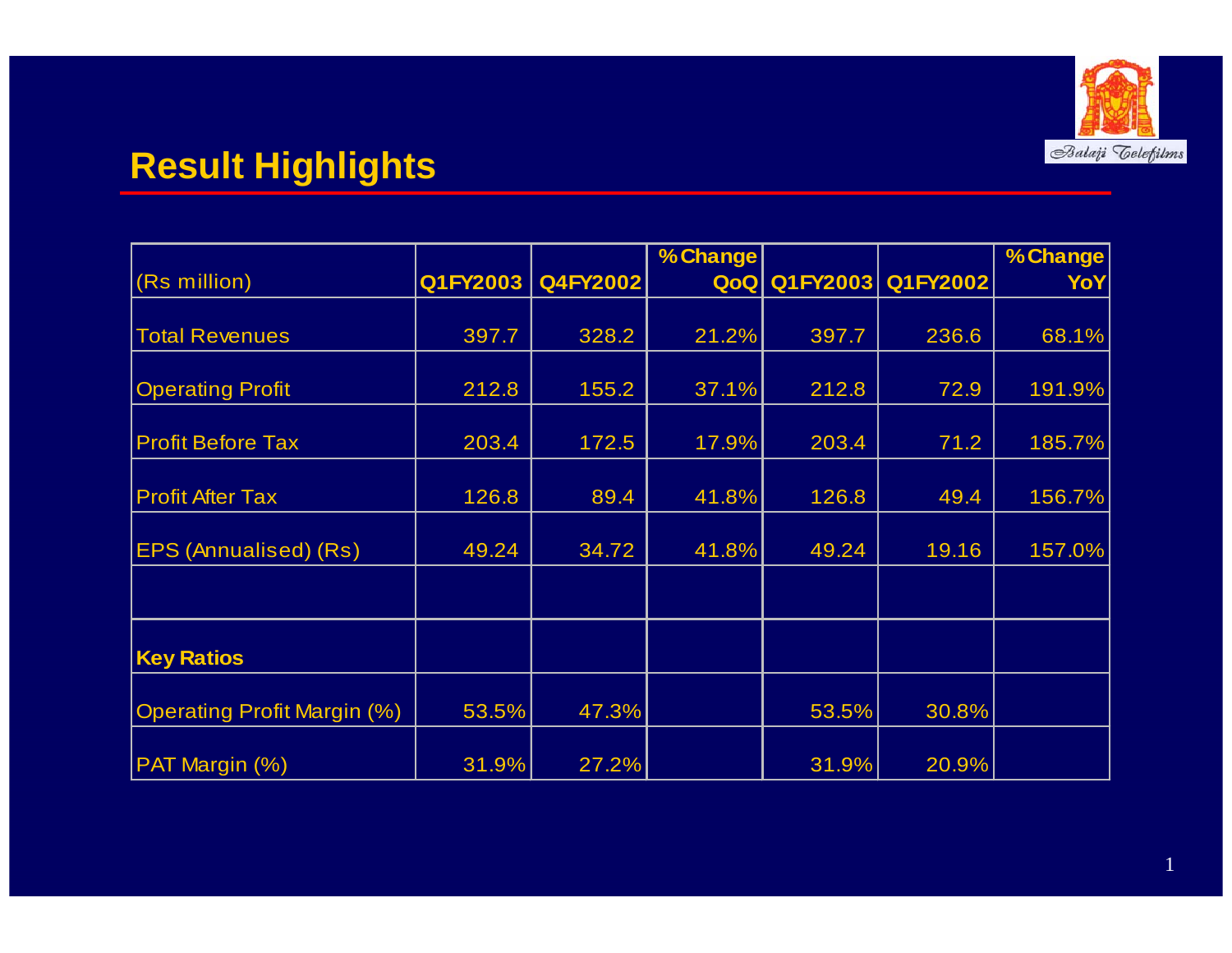

- **Sales Turnover of Rs. 397.7 million in Q1FY03** against Rs. 328.2 million in Q4FY02 clocking sequential growth of 21% on the back of increase in programming hours and higher realisations per hour.
- **Profit Before Write off and Tax increased from** 172.5 million in Q4FY02 to 203.4 million in Q1FY03 clocking sequential growth of 18%.
- **Profit After Tax of Rs. 126.8 million in Q1FY03** against Rs. 89.4 million in Q4FY02 clocking sequential growth of 42%.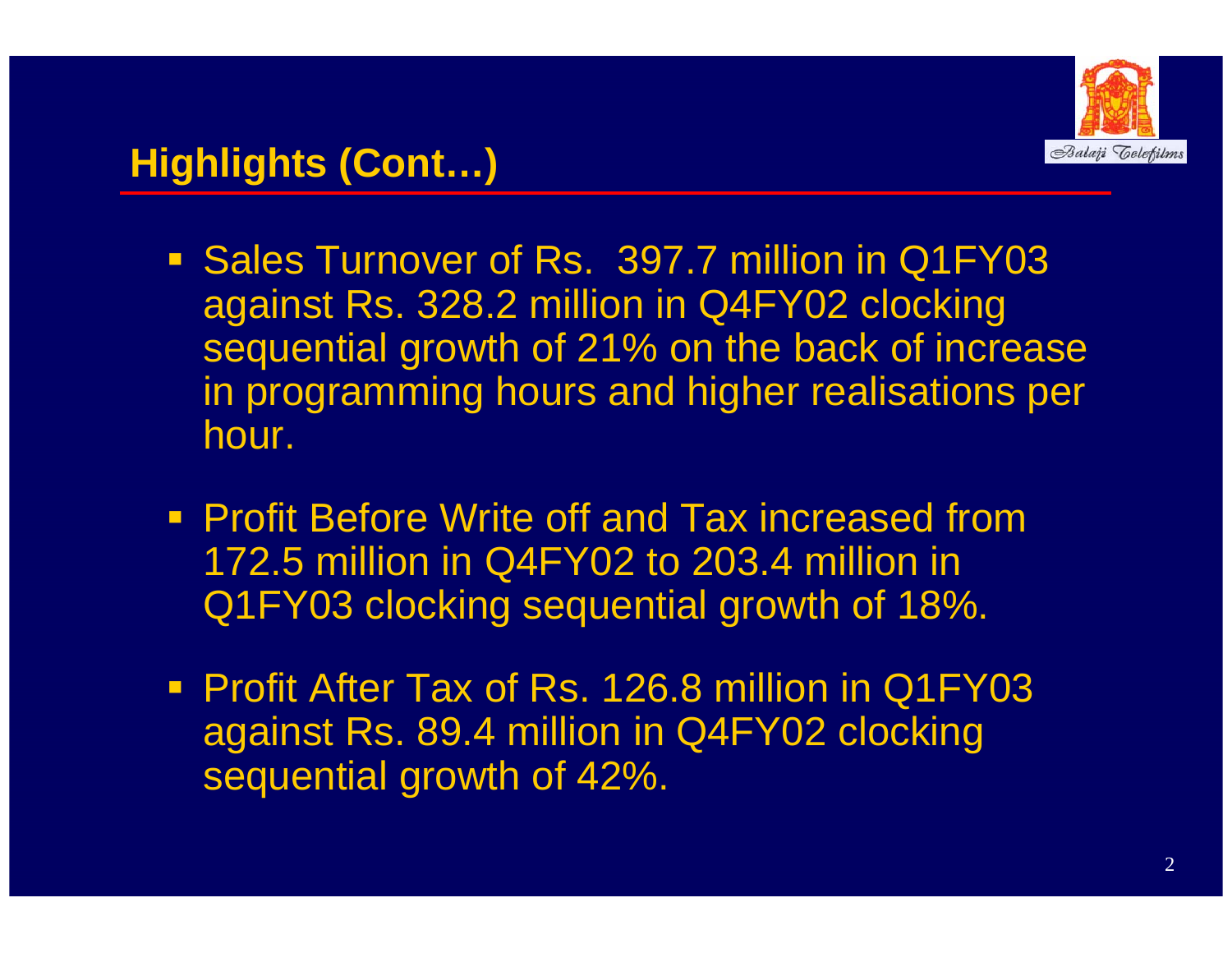

## **Highlights (Cont…)**

- Cost of Sales as a % of Net Sales reduced from 44.75% in Q4FY02 to 40.86% in Q1FY03
- **Realisation per hour increased from 0.92 million in** Q4FY02 to 1.02 million per hour in Q1FY03
- **The fresh programming hours increased from** 355.50 in Q4FY02 to 391.50 in Q1FY03, a sequential growth of 10.13%
- **Charged depreciation on sets & studios at a rate** higher than that prescribed under Companies Act, resulting in profit for the quarter being lower by Rs. 58.26 Lacs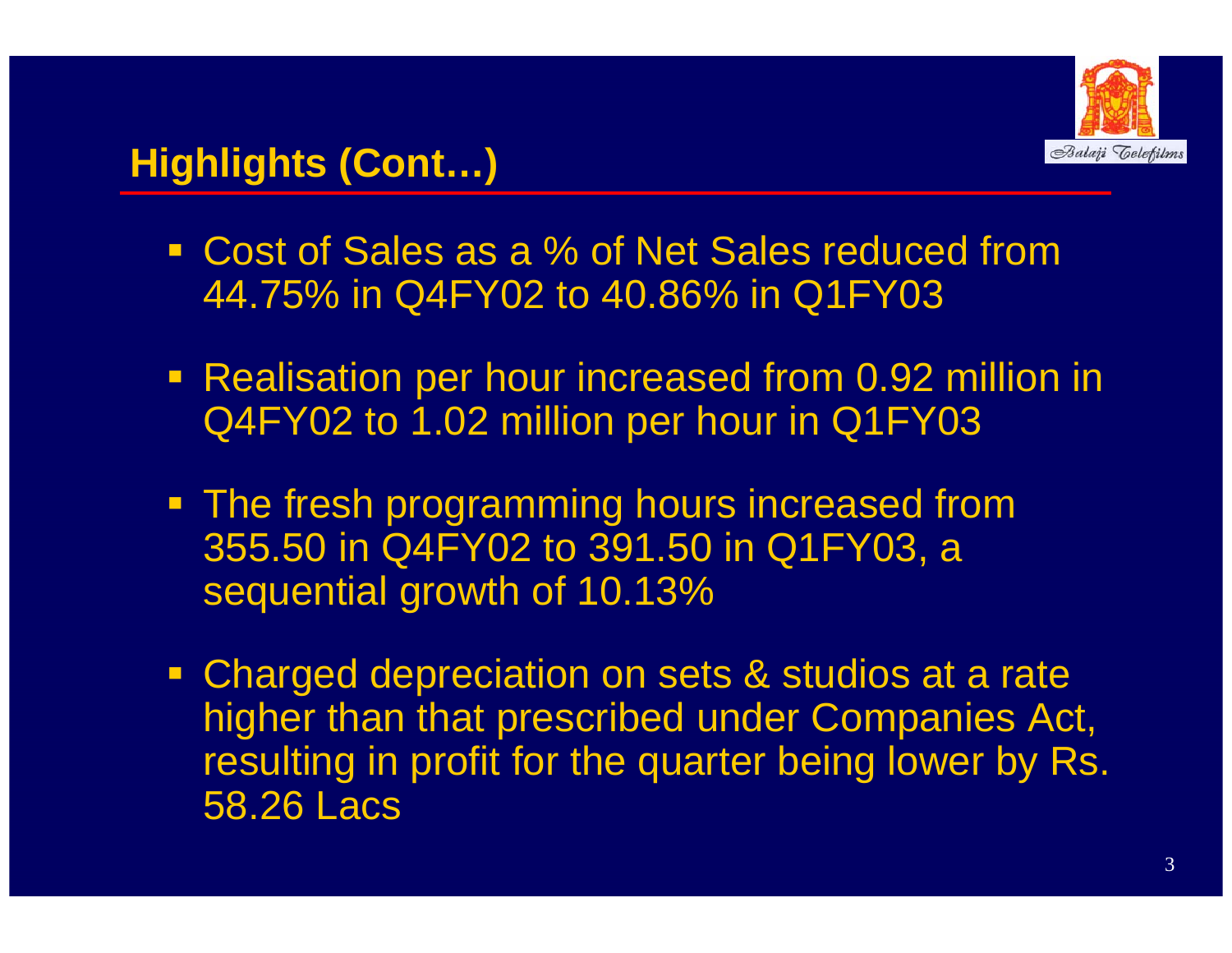

- **Prices of Kkusum and Kutumb on Sony** revised
- A Daily soap on Sahara and Weekend Programs on Star & Sony going on air in the Second Quarter
- 20 Balaji shows featuring in Top 25 shows and 63 Balaji shows featuring in Top 100 shows, on satellite channels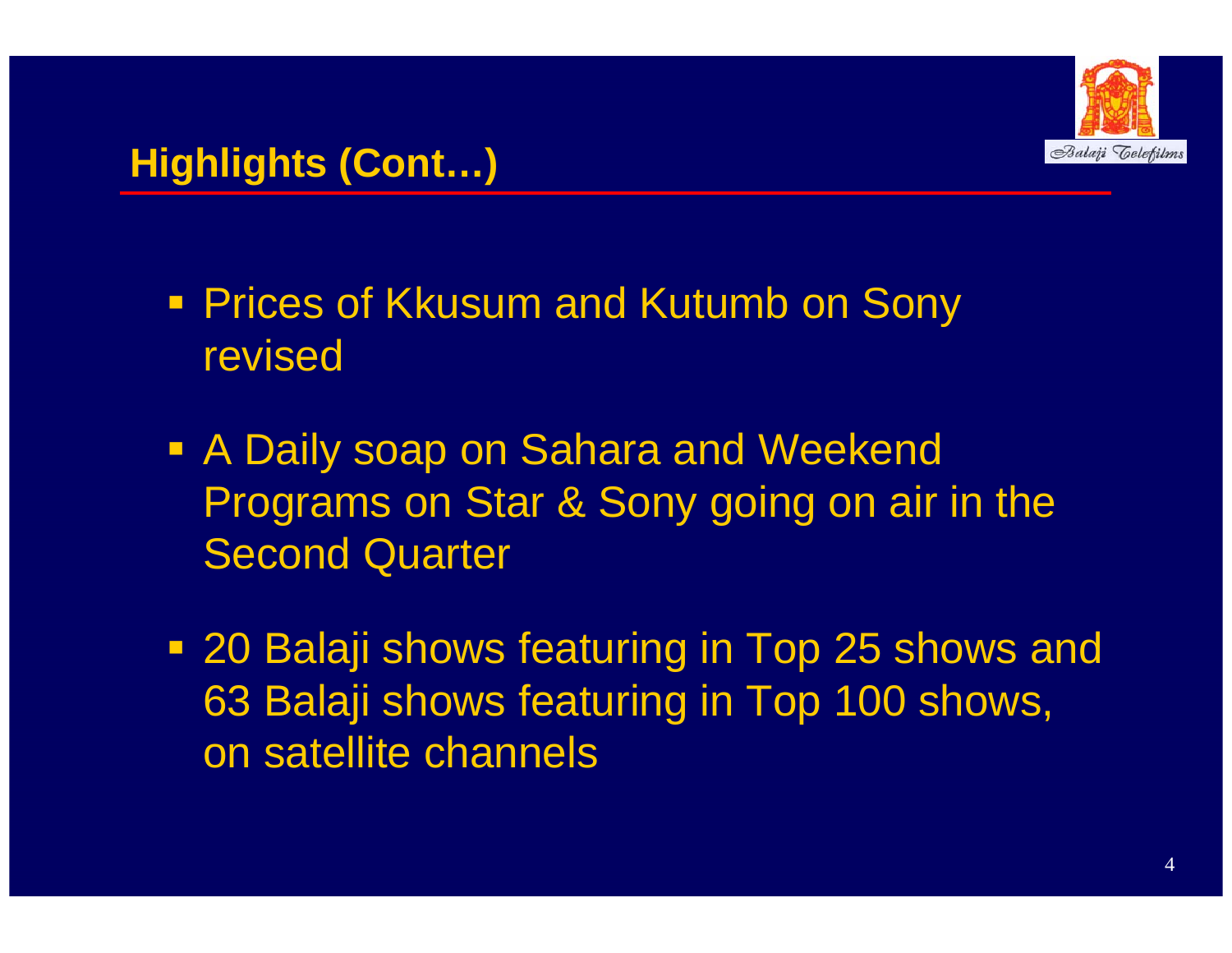

## **Programming Mix (Hours)**

| Programming  |       | Q1FY03 Q4FY02 |
|--------------|-------|---------------|
| Commissioned | 261.5 | 235           |
| Sponsored    | 130   | 120.5         |



#### **Margin driven Business Approach**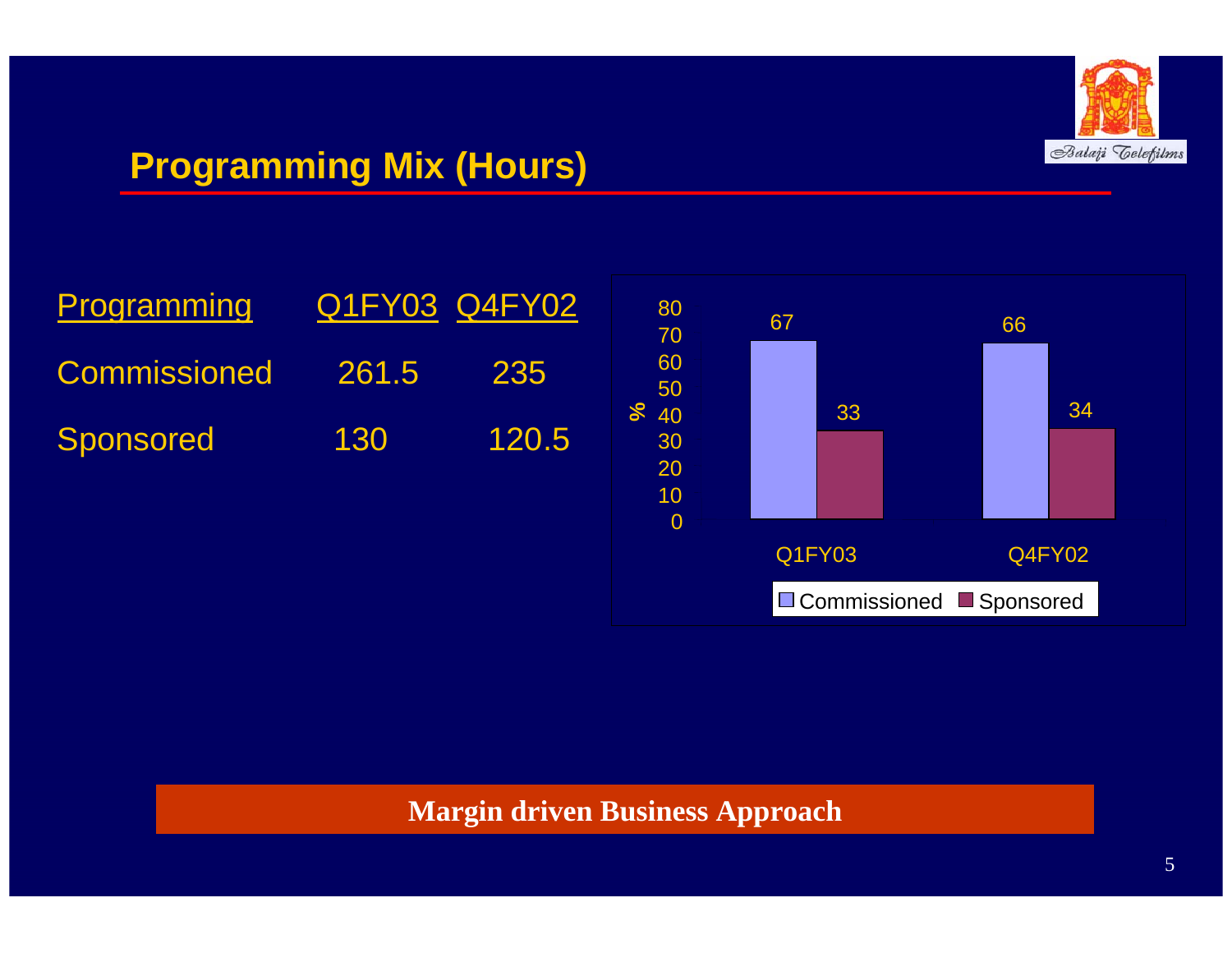

## **Hindi & Regional Programs (Hours)**





#### **Multi-lingual Presence**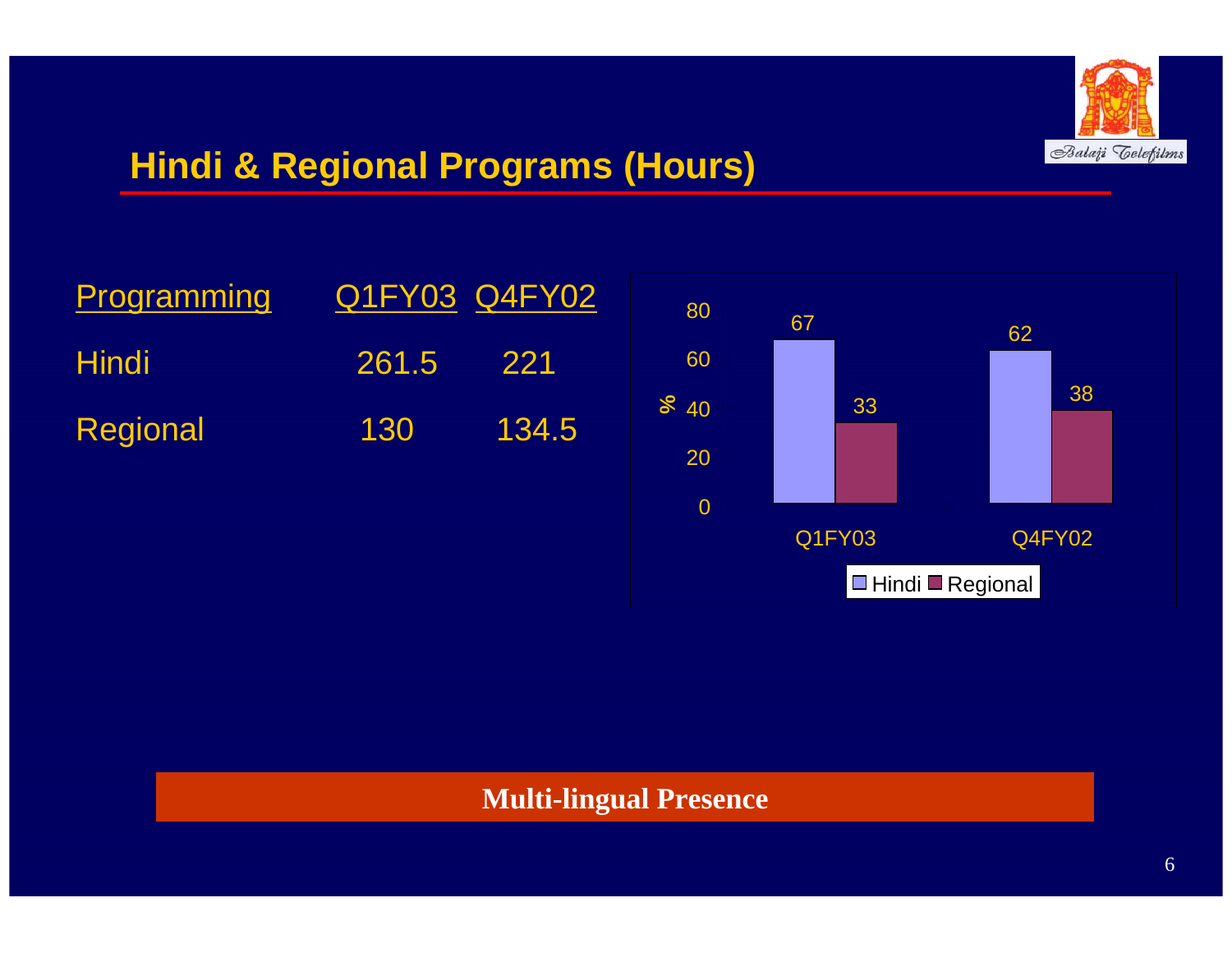

## **Segment wise Results**

| Programs     | Revenues (Rs. in million) |               |        |               | Profits (Rs. In million) |    |        |               |
|--------------|---------------------------|---------------|--------|---------------|--------------------------|----|--------|---------------|
|              | <b>Q1FY03</b>             | $\frac{9}{6}$ | Q4FY02 | $\frac{0}{6}$ | Q1FY03                   | %  | Q4FY02 | $\frac{0}{0}$ |
| Commissioned | 342.6                     | 86            | 277.8  | 85            | 213.5                    | 91 | 167.2  | 92            |
| Sponsored    | 55.2                      | 14            | 50.4   | 15            | 21.7                     | 9  | 14.1   | 8             |
| <b>Total</b> | 397.8                     |               | 328.2  |               | 235.2                    |    | 181.3  |               |

#### **Judicious Mix of Commissioned & Sponsored Programs**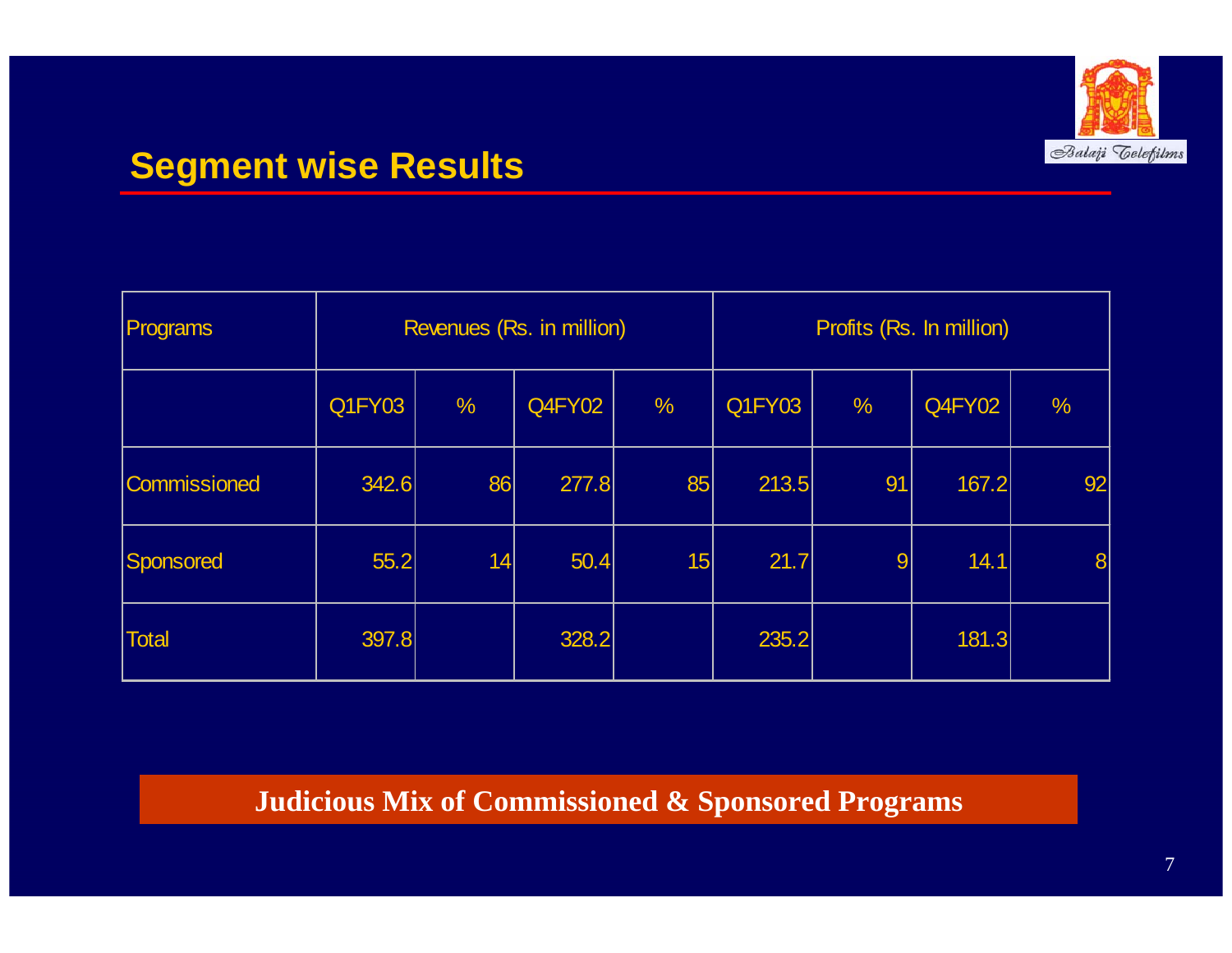

### **Channel-wise Revenue**



#### Across Channels; Across Languages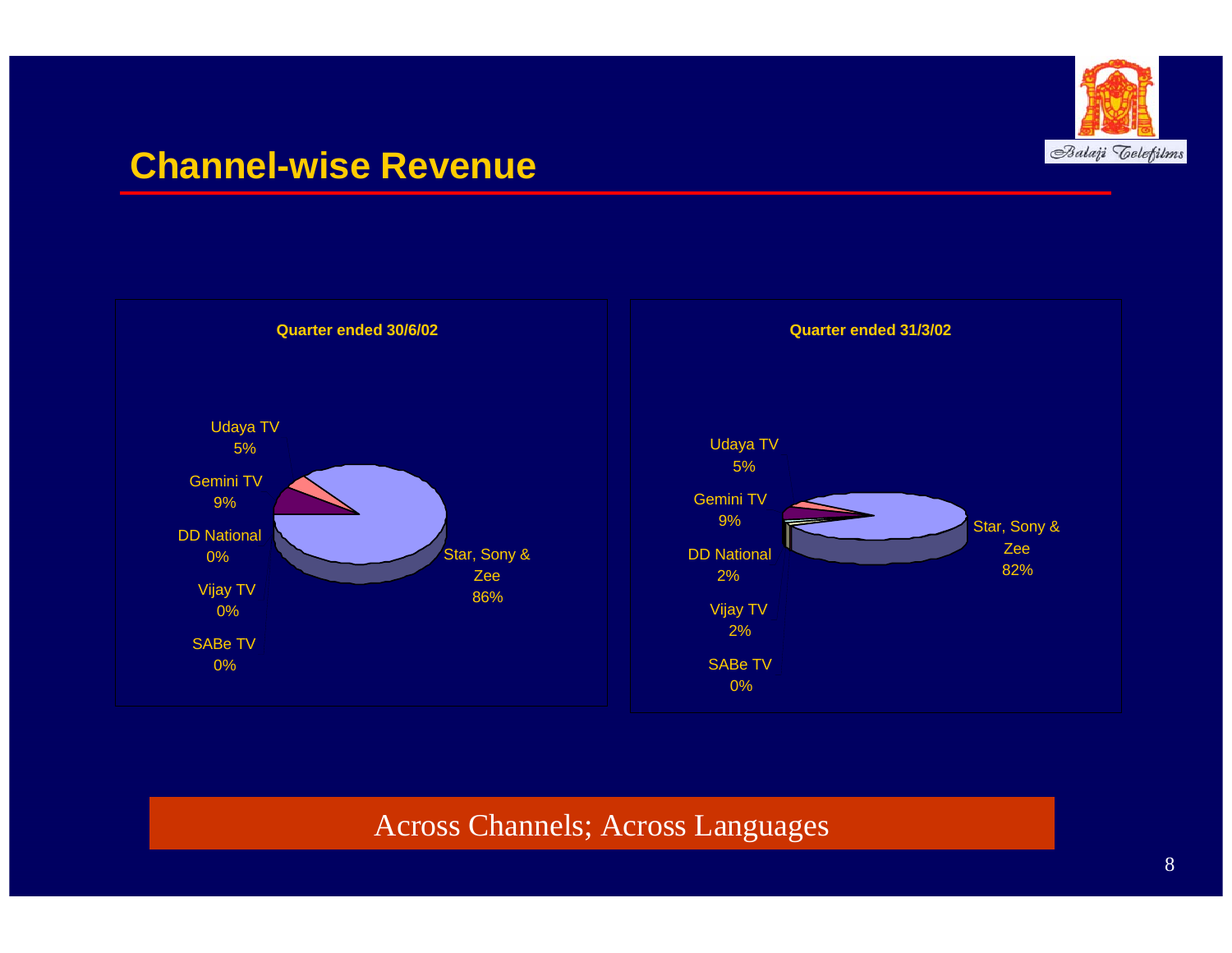

## **Change in Programming in Q1FY03**

| Serials went on air        | Channel         | Frequency        |  |
|----------------------------|-----------------|------------------|--|
| <b>Kitne Kool Hain Hum</b> | Zee TV          | 4 Days           |  |
| <b>Kuchh Jukhi Palkain</b> | <b>Sony TV</b>  | 4 Days           |  |
| Kabhii Sautan Kabhi Saheli | <b>Star TV</b>  | 4 Days           |  |
| Kannadi                    | <b>Udaya TV</b> | 5 Days           |  |
| Kavaludaari                | <b>Udaya TV</b> | 5 Days           |  |
| Serials went off air       | Channel         | <b>Frequency</b> |  |
| <b>Koshish Ek Aasha</b>    | Zee TV          | 1 Day            |  |
| <b>Kitne Kool Hain Hum</b> | Zee TV          | 4 Days           |  |
| Kavayanjali                | <b>Udaya TV</b> | 5 Days           |  |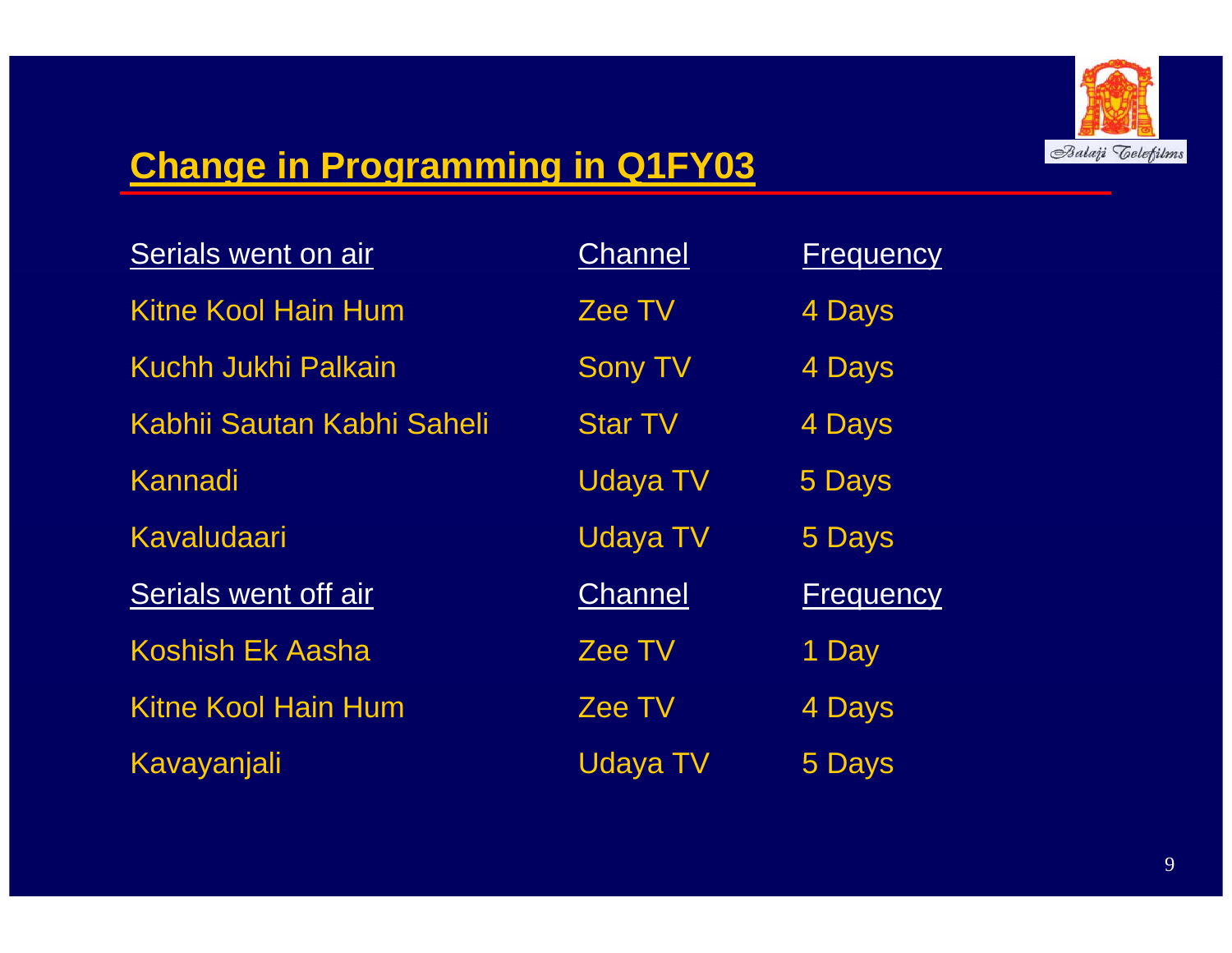

## **Likely Change in Programming in Q2FY03**

| Serials going on air    | <b>Channel</b>   | Frequency            |
|-------------------------|------------------|----------------------|
| Kammal                  | Zee TV           | 4 Days               |
| Kya Haadsa Kya Haqeekat | <b>Sony TV</b>   | 3 Days (1 hour each) |
| Kaalki                  | <b>Star TV</b>   | 1 Day                |
| <b>Kahin To Milenge</b> | <b>Sahara TV</b> | 5 Days               |